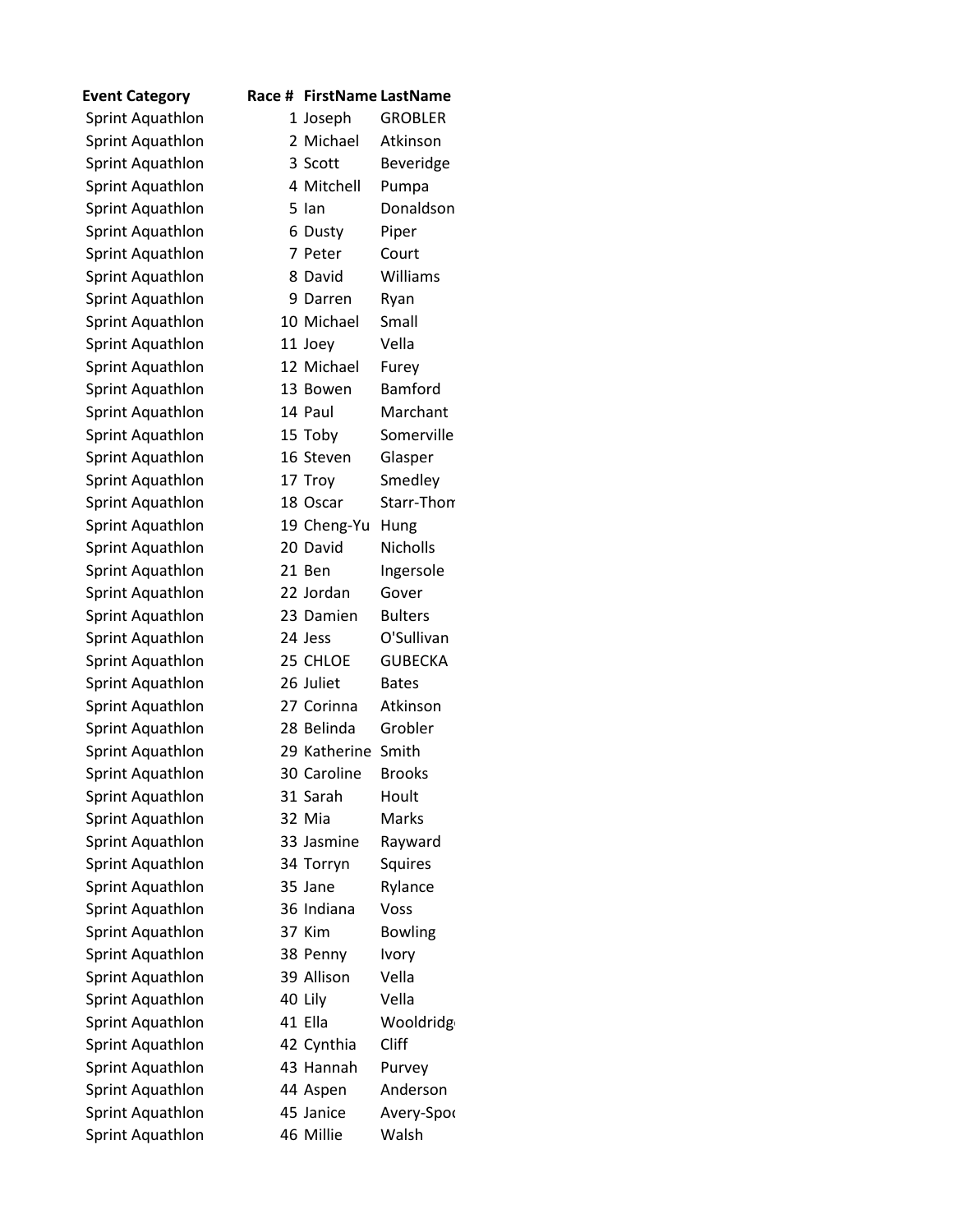| Sprint Aquathlon         | 47 Teresa            | <b>Theake</b>   |
|--------------------------|----------------------|-----------------|
| Sprint Aquathlon         | 48 Viv               | <b>Broadb</b>   |
| Sprint Aquathlon         | 49 Roisin            | O'Dwy           |
| Sprint Aquathlon         | 50 Michele           | Sterling        |
| Sprint Aquathlon         | 51 Jennifer          | MacDo           |
| Sprint Aquathlon         | 52 Julie             | Palazzi         |
| Sprint Aquathlon         | 53 Rachel            | Main            |
| Sprint Aquathlon         | 54 Samuel            | McAuli          |
| Sprint Aquathlon         | 55 Eugine            | Martin          |
| Sprint Aquathlon         | 56 Alise             | Selsma          |
| Sprint Aquathlon         | 57 Chloe Alex Turner |                 |
| Sprint Aquathlon         | 58 Alanah            | Hooi            |
| Sprint Aquathlon         | 59 Marian            | Sheffie         |
| Sprint Aquathlon         | 60 Angela            | Clarke          |
| Sprint Aquathlon         | 61 Emma              | McAuli          |
| Sprint Aquathlon         | 62 Sophia            | Lines           |
| Sprint Aquathlon         | 63 Rebecca           | Howell          |
| <b>Enticer Aquathlon</b> | 64 William           | Kisby           |
| <b>Enticer Aquathlon</b> | 65 George            | Green           |
| <b>Enticer Aquathlon</b> | 66 Max               | O'Brier         |
| <b>Enticer Aquathlon</b> | 67 Timothy           | Hornse          |
| <b>Enticer Aquathlon</b> | 68 William           | Warwi           |
| <b>Enticer Aquathlon</b> | 69 Hunter            | Anders          |
| <b>Enticer Aquathlon</b> | 70 Thomas            | Kilmart         |
| <b>Enticer Aquathlon</b> | 71 Thomas            | Gray            |
| <b>Enticer Aquathlon</b> | 72 Jed               | Rowlar          |
| <b>Enticer Aquathlon</b> | 73 Elfie             | Piper           |
| <b>Enticer Aquathlon</b> | 74 Ethan             | Huang           |
| <b>Enticer Aquathlon</b> | 75 Leila             | McKav           |
| <b>Enticer Aquathlon</b> | 76 Coco              | Fidler          |
| <b>Enticer Aquathlon</b> | 77 Alice             | Victors         |
| <b>Enticer Aquathlon</b> | 78 Lyla              | van dei         |
| <b>Enticer Aquathlon</b> | 79 Alexia            | Abela           |
| <b>Enticer Aquathlon</b> | 80 Bianca            | Raywar          |
| <b>Enticer Aquathlon</b> | 81 Gabriella         | Green           |
| <b>Enticer Aquathlon</b> | 82 Anna              | CRISAN          |
| <b>Enticer Aquathlon</b> | 83 Emma              | Warwi           |
| <b>Enticer Aquathlon</b> | 84 Zoe               | <b>Billings</b> |
| <b>Enticer Aquathlon</b> | 85 Meg               | MacDo           |
| <b>Enticer Aquathlon</b> | 86 Mya               | Currey          |
| <b>Enticer Aquathlon</b> | 87 Chloe Alex Turner |                 |
| <b>Enticer Aquathlon</b> | 88 Zali              | Bowde           |
| <b>Enticer Aquathlon</b> | 89 Kobee             | Munro           |
| <b>Enticer Aquathlon</b> | 90 Chloe             | Bowen           |
| <b>Enticer Aquathlon</b> | 91 Madison           | <b>Burney</b>   |
| Kids Aquathlon           | 92 Harrison          | Smith           |
| Kids Aquathlon           | 93 Billy             | Court           |

Theaker **Broadbent** O'Dwyer-N Sterling MacDonald Palazzi Main **McAuliffe** Martinz Selsmark

Sheffield Clarke **McAuliffe** 

Howell Kisby Green O'Brien Hornsey Warwick Anderson Kilmartin Gray **Rowlands** Piper Huang McKavanag

Victorsen van der Bre Abela Rayward

CRISAN Warwick **Billings** MacDonald Currey

Bowden Munro Bowen **Burney** Smith Court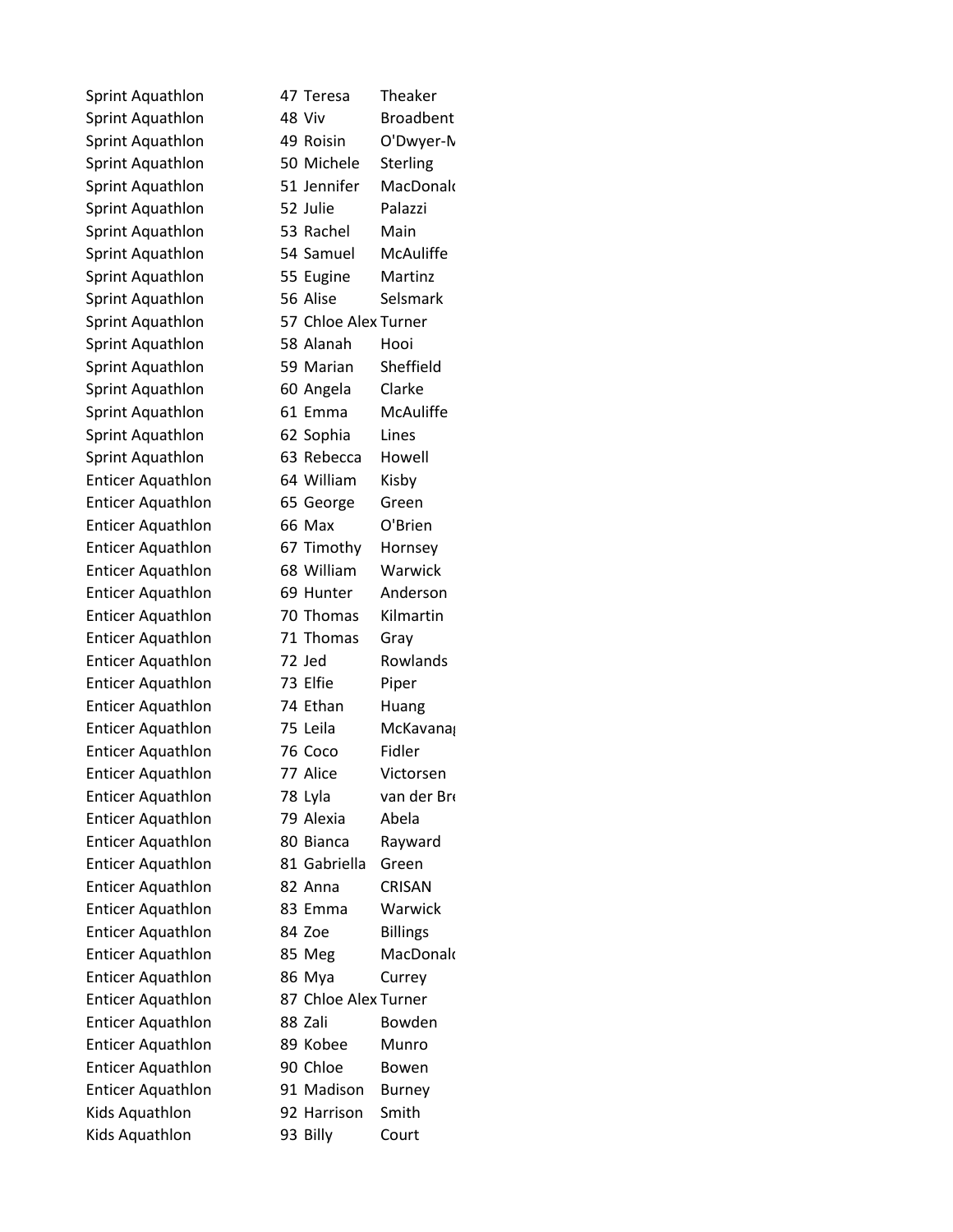| Kids Aquathlon |         | 94 Nicholas          | <b>Bruce</b>    |
|----------------|---------|----------------------|-----------------|
| Kids Aquathlon |         | 95 Leo               | Newell          |
| Kids Aquathlon |         | 96 Alistair          | Preston         |
| Kids Aquathlon |         | 97 Owen              | <b>Briscoe</b>  |
| Kids Aquathlon |         | 98 Thomas            | <b>Briscoe</b>  |
| Kids Aquathlon |         | 99 Nate              | Keily           |
| Kids Aquathlon |         | 100 Edward           | Heenan          |
| Kids Aquathlon |         | 101 Harris           | Whale           |
| Kids Aquathlon |         | 102 Sofia            | Serafini        |
| Kids Aquathlon |         | 103 Luke             | Haydon          |
| Kids Aquathlon |         | 104 Kobe             | Adamson         |
| Kids Aquathlon |         | 105 Harrison         | <b>Jeffries</b> |
| Kids Aquathlon |         | 106 Judith           | hast            |
| Kids Aquathlon |         | 107 Ryan             | Haydon          |
| Kids Aquathlon |         | 108 Ryder            | Williams        |
| Kids Aquathlon |         | 109 Oscar            | Kisby           |
| Kids Aquathlon | 110 Kai |                      | Carter          |
| Kids Aquathlon |         | 111 Chase            | Emmerig         |
| Kids Aquathlon |         | 112 Morgan           | Oakley          |
| Kids Aquathlon |         | 113 Lucan            | <b>Sanders</b>  |
| Kids Aquathlon |         | 114 Will             | McHugh          |
| Kids Aquathlon |         | 115 Boston           | Willcox         |
| Kids Aquathlon |         | 116 Seth             | Munro           |
| Kids Aquathlon | 117 Eli |                      | McLeod          |
| Kids Aquathlon |         | 118 Hayden           | Fewkes          |
| Kids Aquathlon |         | 119 Blair            | Haynes          |
| Kids Aquathlon |         | 120 Thomas           | Mills           |
| Kids Aquathlon |         | 121 Fletcher         | Gordon          |
| Kids Aquathlon |         | 122 Archie           | Dayman          |
| Kids Aquathlon |         | 123 Lachlan          | King            |
| Kids Aquathlon |         | 124 Hamish           | Woodwarc        |
| Kids Aquathlon |         | 125 Harvey           | Hoolihan        |
| Kids Aquathlon |         | 126 Eamon            | Alexander       |
| Kids Aquathlon |         | 127 Deezil           | Piper           |
| Kids Aquathlon |         | 128 Jayden           | Foot            |
| Kids Aquathlon |         | 129 Daniel           | Taylor          |
| Kids Aquathlon |         | 130 Nicholas         | Serafini        |
| Kids Aquathlon |         | 131 Cael             | <b>Burke</b>    |
| Kids Aquathlon |         | 132 Lachlan          | <b>Bandidt</b>  |
| Kids Aquathlon |         | 133 Charlie          | Stedman         |
| Kids Aquathlon |         | 134 Patrick          | Richardsor      |
| Kids Aquathlon |         | 135 Thomas           | Ryan            |
| Kids Aquathlon |         | 136 Rosie            | Zaicek          |
| Kids Aquathlon |         | 137 Clementin Currie |                 |
| Kids Aquathlon |         | 138 Gracie           | Sheridan        |
| Kids Aquathlon |         | 139 Suki             | Fidler          |
| Kids Aquathlon |         | 140 Lucille          | <b>Bryant</b>   |